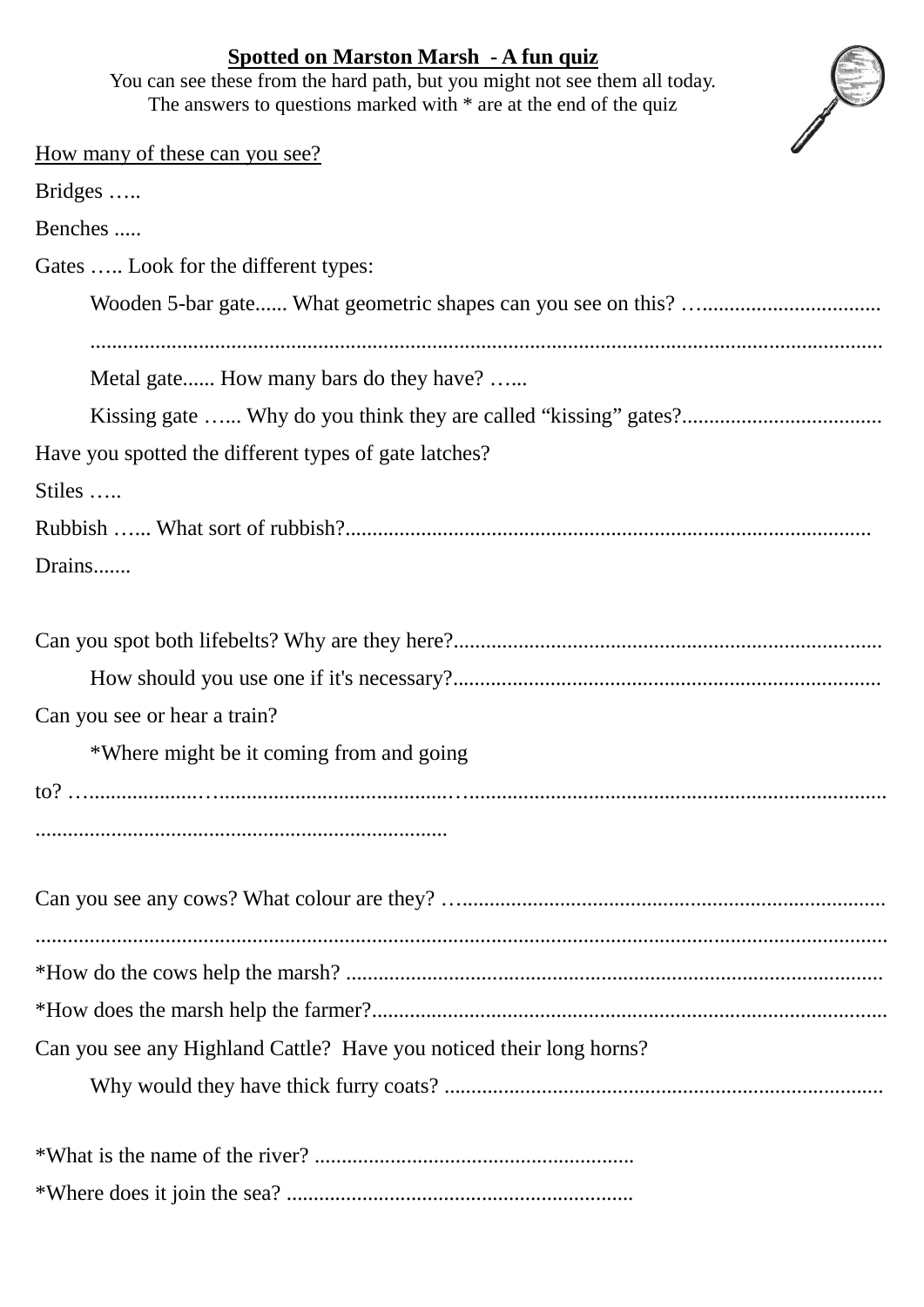\*How does the river's name help you know this?..............................................................................

## **Tick each of these you see or hear**

|                                                                                        | <b>Birds</b>                  |                    |  |
|----------------------------------------------------------------------------------------|-------------------------------|--------------------|--|
| <b>Blackbird</b>                                                                       | <b>Buzzard</b>                | Crow or Rook       |  |
| Gull                                                                                   | Heron                         | Magpie             |  |
| Moorhen                                                                                | Ring-necked parakeet          | Robin              |  |
| Swan                                                                                   | Wood pigeon                   |                    |  |
| Can you find a feather?                                                                |                               |                    |  |
| <b>Insects and gastropods</b>                                                          |                               |                    |  |
| <b>Bee</b>                                                                             | <b>Cricket or Grasshopper</b> | Hoverfly           |  |
| How many different                                                                     |                               |                    |  |
| Types of butterfly                                                                     |                               |                    |  |
| Sorts of snail or slug                                                                 |                               |                    |  |
| Colours of dragonflies or damselflies                                                  |                               |                    |  |
| can you see?                                                                           |                               |                    |  |
| <b>Trees and shrubs</b>                                                                |                               |                    |  |
| Alder                                                                                  | Ash                           | Hawthorn           |  |
| <b>Ivy</b>                                                                             | Poplar                        | Willow             |  |
| Blackberry bush                                                                        |                               |                    |  |
|                                                                                        |                               |                    |  |
| Can you hear the wind in the trees?<br>Did you know it's sometimes called susurration? |                               |                    |  |
|                                                                                        | <b>Other Plants</b>           |                    |  |
| <b>Bindweed</b>                                                                        | <b>Buttercup</b>              | Bulrush (Reedmace) |  |
| Clover                                                                                 | Dandelion                     | Duckweed           |  |
| <b>Great Willowherb</b>                                                                | Purple Loosestrife            | Thistle            |  |
| Water lily pads                                                                        |                               |                    |  |
| Stinging nettle and dock leaves *They often grow near each other, why might this be    |                               |                    |  |
|                                                                                        |                               |                    |  |
| Dead nettle                                                                            |                               |                    |  |

## **Answers**